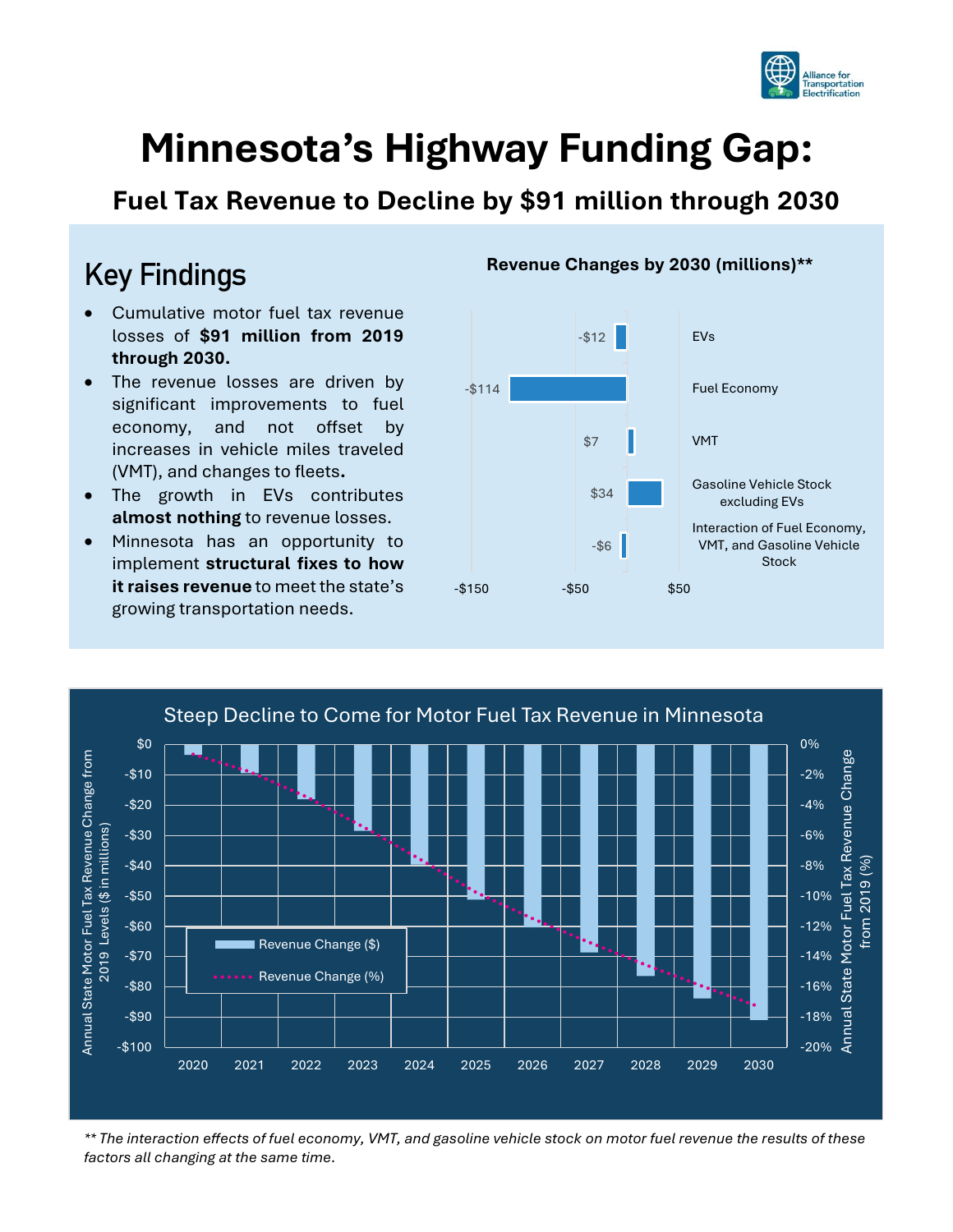## 18 Percent Drop in Gasoline Tax Revenue Through 2030

Minnesota relies on motor fuel excise taxes to build and maintain state highways, roads, and bridges. This funding mechanism is increasingly inadequate to maintain the quality of its roadways. Absent change, Minnesota could experience an absolute decline of 18 percent in state motor fuel tax revenue on a nominal basis totaling \$91 million from 2019 levels through 2030.<sup>1</sup> These losses are mostly spurred by significant increases in vehicle fuel economy that are not offset by modest increases in vehicle travel and the number of vehicles on the road.

The primary source of the loss of revenue is a 28 percent rise in the overall vehicle fleet fuel economy by 2030. The average fuel economy for vehicles on the road was approximately 23.3 miles per gallon (MPG) in 2019 and is expected to be 29.7 MPG by 2030. To understand the improvements in fuel economy, take the top-selling truck in the country, Ford's F-150, as an example. The F-150 has improved from 17 miles per gallon (MPG) in 2010 to 22 in 2020.

As a result of similar, fleetwide fuel economy improvements, Minnesota is projected to experience revenue losses of \$115 million through 2030. Inflation will further compound losses. Minnesota is set to lose \$171 million to inflation through 2030.

# Any Imposed EV Tax / Fee Will Have a Negligible Impact

EV drivers pay a \$75 fee in Minnesota. A bill to increase the fee to \$229 for EVs was proposed and passed in the Senate Transportation Finance and Policy Committee. Ultimately, the bill was not passed into law in 2021. If passed however, it would have been the highest EV fee in the country. Even though Minnesota will see a 327 percent growth in EV registrations from 2020 to 2030, an increased EV tax will not get close to bridging the gap.<sup>2</sup> This fee would place a disproportionate burden on EV drivers who would be paying 82 percent more than the average gasoline vehicle driver in 2030.<sup>3</sup>

Minnesota's road funding predicament will see road revenues decline just as the state grapples with a growing population and aging infrastructure. Governor Tim Walz ha[s been unsuccessful](https://www.mprnews.org/story/2021/04/07/house-roads-plan-includes-higher-gas-tax) in his attempts to increase the gas tax to bridge funding gaps. Without structural revenue fixes, the state may [increasingly rely](https://www.startribune.com/walz-administration-says-roads-may-be-ok-now-but-gas-tax-needed-for-future/508218512/?refresh=true) on funding allocated from other services to fund upkeep as per an allocation of \$300 million in 2017 from the general fund (designated for schools, social programs and other services) to pay for road infrastructure.

Any highway funding solution must address the contributions of all vehicles to declining revenue through improved fuel efficiency and the impact of inflation on the purchasing power of the state's transportation budget.

*This brief was supported by the Alliance for Transportation Electrification drawing on analysis from Atlas Public Policy including the Highway Revenue Assessment Tool (2021)*



<sup>1</sup> This calculation assumes U.S. Energy Information Administration's 2020 Annual Energy Outlook projections hold for on-road fuel economy of all vehicles, vehicle travel, vehicle stock, and the number of electric and hybrid vehicles on the road. Recently announced Corporate Average Fuel Economy (CAFE) standards will only further erode revenue.

<sup>&</sup>lt;sup>2</sup> According to projections from the U.S. Energy Information Administration's 2020 Annual Energy Outlook

<sup>3</sup> According to analysis by Atlas Public Policy using the Highway Revenue Assessment Tool (2021)